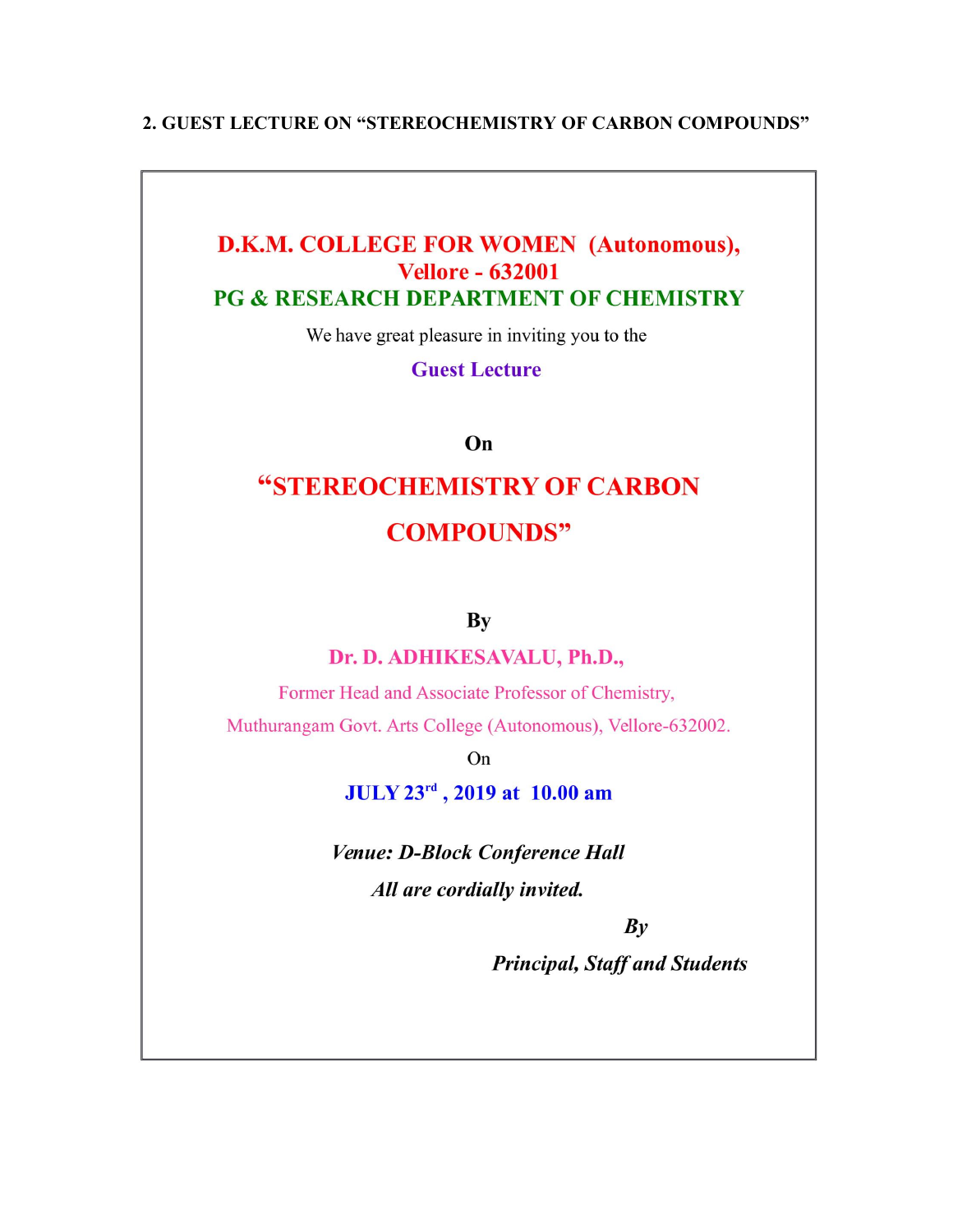Department of Chemistry had conducted a special guest lecture on 23<sup>rd</sup> July, 2019. Dr. D. Adikesavalu, Former Head and Associate Professor of Chemistry, Muthurangam Government Arts College, Vellore was the resource person for the event. 205 students and research scholars belonging to the department of Chemistry from UG, PG and M.Phil were participates in this special lecture.8 staffs of this department also participated. The inauguration of this lecture program started with prayer song. Dr. S. Santhalakshmi, Assistant Professor, Department of Chemistry welcomed the gathering and introduced the resource person.

Dr. D. Adikesavalu, delivered the special lecture on the topic "Stereochemistry of Carbon Compounds". He started the lecture by explaining the fundamental concepts of stereochemistry and continued his lecturer in depth. He used many ball and stick models for explaining the same. He also explained the significance of seterochemistry in drug designing and also the future scope of this field. There was very good interaction between the students and resource person. The students were asked to assembly the models for various molecules. He answered all the questions raised by the students which lasted for 30minutes.

Students gave very good feedback about the programme. In the feedback one of the student requested the department to conduct more number of such useful programmes in future. Dr.S.Sashikala gave the vote of thanks and the programme came to an end with the national anthem.